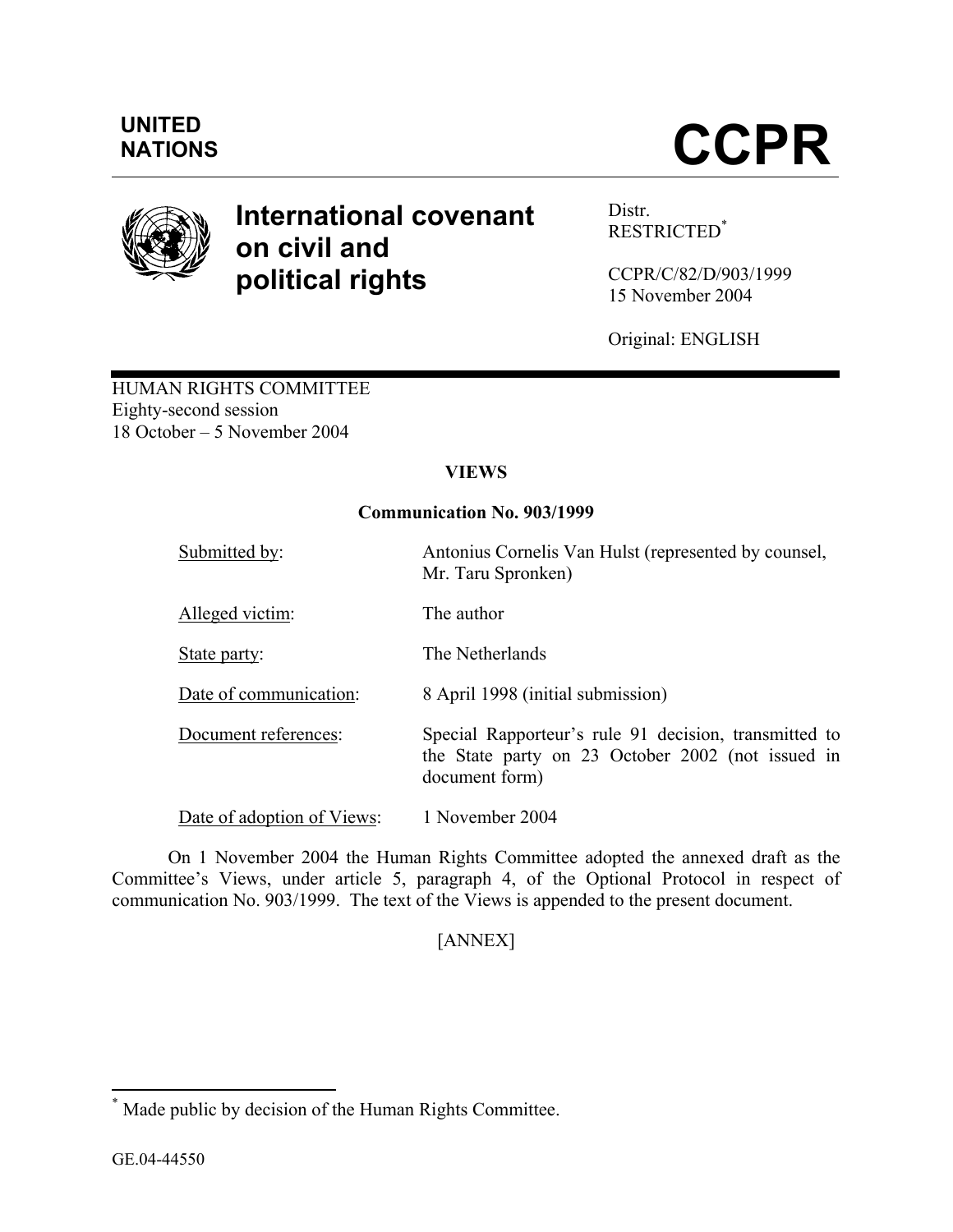#### **ANNEX**

Views of the Human Rights Committee under article 5, paragraph 4, of the Optional Protocol to the International Covenant on Civil and Political Rights

Eighty-second session

concerning

#### **Communication No. 903/1999\*\***

| Submitted by:          | Antonius Cornelis Van Hulst (represented by counsel,<br>Mr. Taru Spronken) |
|------------------------|----------------------------------------------------------------------------|
| Alleged victim:        | The author                                                                 |
| State party:           | The Netherlands                                                            |
| Date of communication: | 8 April 1998 (initial submission)                                          |

 The Human Rights Committee, established under article 28 of the International Covenant on Civil and Political Rights,

Meeting on 1 November 2004,

 Having concluded its consideration of communication No. 903/1999, submitted to the Human Rights Committee on behalf of Antonius Cornelis Van Hulst under the Optional Protocol to the International Covenant on Civil and Political Rights,

 Having taken into account all written information made available to it by the author of the communication, and the State party,

Adopts the following:

 $\overline{a}$ 

## **Views under article 5, paragraph 4, of the Optional Protocol**

1.1 The author of the communication is Antonius Cornelis Van Hulst, a Dutch citizen. He claims to be a victim of violations by the Netherlands<sup>1</sup> of articles 14 and 17 of the Covenant. He is represented by counsel.

The following members of the Committee participated in the examination of the present communication: Mr. Abdelfattah Amor, Mr. Nisuke Ando, Mr. Franco Depasquale, Mr. Walter Kälin, Mr. Ahmed Tawfik Khalil, Mr. Rajsoomer Lallah, Mr. Rafael Rivas Posada, Sir Nigel Rodley, Mr. Martin Scheinin, Mr. Ivan Shearer, Mr. Hipólito Solari-Yrigoyen, Ms. Ruth Wedgwood, Mr. Roman Wieruszewski and Mr. Maxwell Yalden.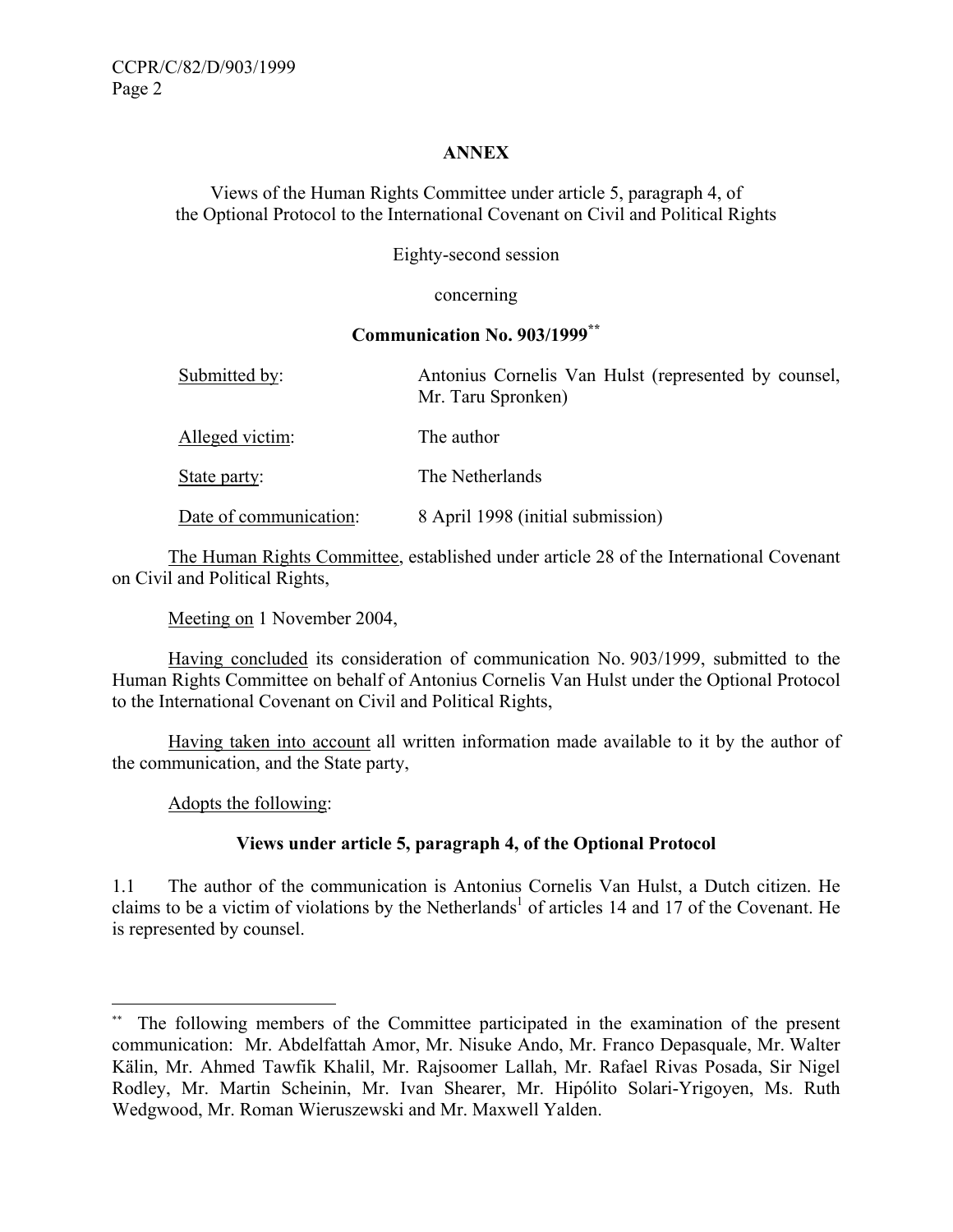1.2 A similar communication, based on the same facts, was submitted on 7 September 1998 by Mr. A.T.M.M., also claiming to be a victim of a violation by the Netherlands of article 17 of the Covenant. Mr. A.T.M.M. did not pursue his claim subsequently and, despite a reminder, did not inform the Committee whether he wished to maintain his communication.

## **The facts as submitted by the author**

2.1 During a preliminary inquiry against Mr. A.T.M.M., the author's lawyer, telephone conversations between A.T.M.M. and the author were intercepted and recorded. On the basis of the information obtained by this operation, a preliminary inquiry was opened against the author himself, and the interception of his own telephone line was authorized.

2.2 By judgment of 4 September 1990, the District Court of 's-Hertogenbosch convicted the author of participation in a criminal organization, persistent acquisition of property without intent to pay, fraud and attempted fraud, extortion, forgery and handling stolen goods, and sentenced him to six years' imprisonment.

2.3 During the criminal proceedings, counsel for the author contended that the public prosecutor's case should not be admitted, because the prosecution's case contained a number of reports on telephone calls between the author and his lawyer, A.T.M.M, which it was unlawful to receive in evidence. Counsel argued that, in accordance with article  $125h^2$ , paragraph 2, read in conjunction with Section  $218^3$ , of the Code of Criminal Procedure, the evidence obtained unlawfully should have been discarded.

2.4 Although the District Court agreed with the author that the telephone calls between him and A.T.M.M., could not be used as evidence, insofar as the latter acted as the author's lawyer and not as a suspect, it rejected the author's challenge to the prosecution's case, noting that the prosecutor had not relied on the contested telephone conversations in establishing the author's guilt. While the Court ordered their removal from the evidence, it admitted and used as evidence

<sup>&</sup>lt;sup>1</sup> The Covenant and the Optional Protocol to the Covenant both entered into force for the State party on 11 March 1979.

<sup>&</sup>lt;sup>2</sup> Section 125h of the Code of Criminal Procedure reads, in pertinent parts: "(1) The investigating judge shall, as soon as possible, order the destruction in his presence of any official reports or other objects from which information may be obtained that has been acquired as a result of the provision of information referred to in Section 125f, or of the interception or recording of data traffic referred to in Section 125g, and which is of no relevance to the investigation. An official report shall immediately be drawn up on the said destruction. (2) The investigating judge shall, in the same way, order the destruction without delay of any official reports or other objects, as referred to in paragraph 1, if they relate to statements made by or to a person who would be able to decline to give evidence, pursuant to Section 218, if he were asked as a witness to disclose the content of the statements. (3)  $[\dots]$  (4)  $[\dots]$ " (Translation provided by the State party.)

<sup>&</sup>lt;sup>3</sup> Section 218 of the Code of Criminal Procedure reads: "Those who are bound to secrecy by virtue of their position, profession or office may decline to give evidence or to answer certain questions, but only in so far as the information concerned was imparted to them in that capacity." (Translation provided by the State party.)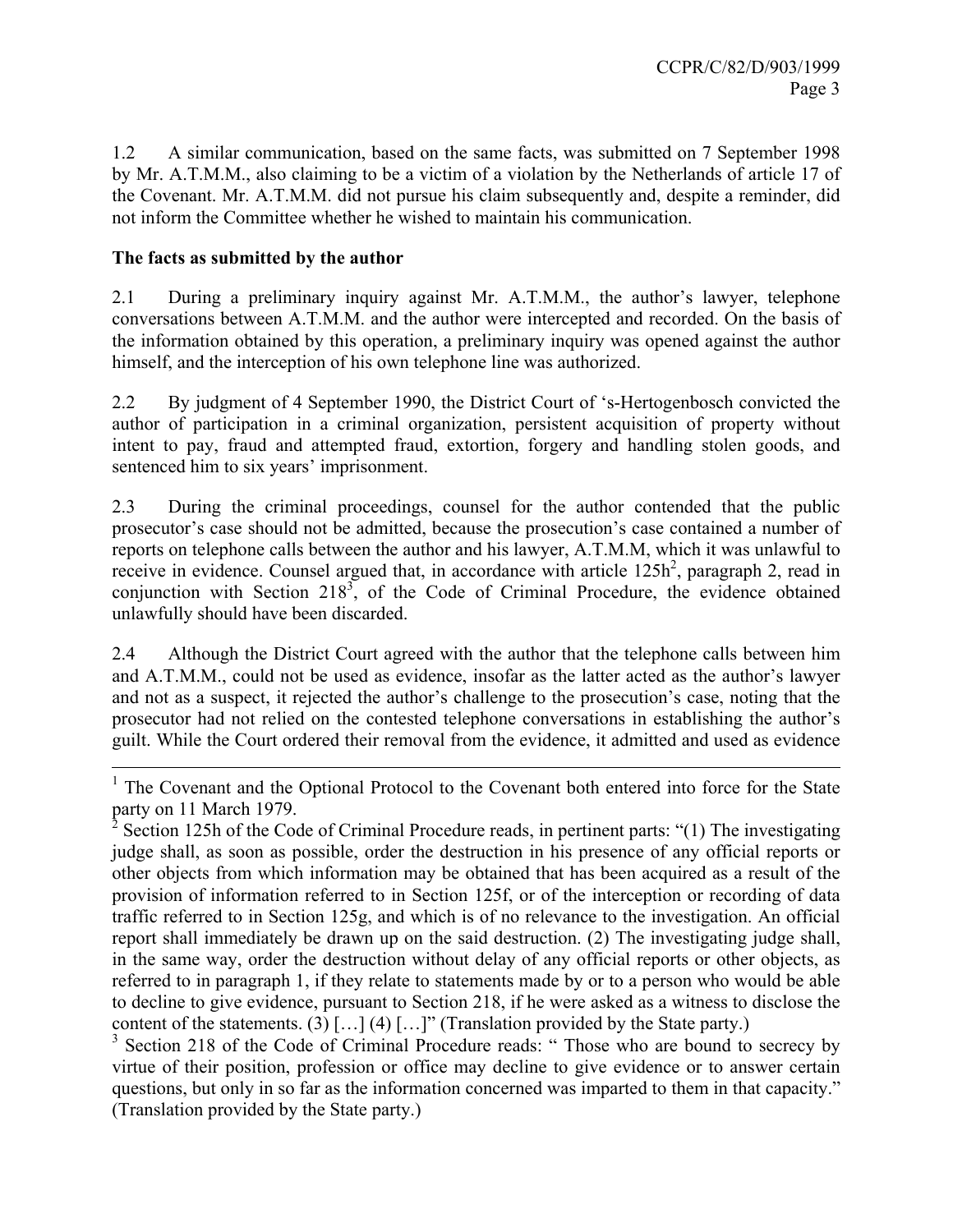$\overline{a}$ 

other telephone conversations, which had been intercepted and recorded in the context of the preliminary inquiry against A.T.M.M., in accordance with Section  $125g<sup>4</sup>$  of the Code of Criminal Procedure, and which did not concern the lawyer-client relationship with the author.

2.5 On appeal, the author's defence counsel argued that not all records of the tapped telephone calls, which should have been destroyed pursuant to Section 125h, paragraph 2, had in fact been destroyed. However, by judgment of 10 April 1992, the's-Hertogenbosch Court of Appeal rejected this defence, stating that the author's request to examine whether the reports in question had been destroyed would be irrelevant, "as their absence from the case file would provide no certainty about [their destruction]." The Court convicted the author of persistent acquisition of property without intent to pay, forgery, and resort to physical threats, without making use of the telephone records, and sentenced him to five years' imprisonment.

2.6 Before the Supreme Court, the author's defence counsel stated that the Court of Appeal had not responded to his defence that the records of the telephone conversations with his lawyer had been illegally obtained without having subsequently been destroyed. The Supreme Court rejected this argument and, by decision of 30 November 1993, for different reasons, it partially quashed the judgment of the Court of Appeal on two counts, as well as the sentence, and referred the matter back to the Arnhem Court of Appeal.

2.7 On 24 March 1995, the Arnhem Court of Appeal acquitted the author on one count and sentenced him to three years' imprisonment on the other counts. In his cassation appeal against this judgment, the author contended that his defence relating to the tapped telephone calls had still not been responded to. On 16 April 1996, the Supreme Court dismissed the appeal, without reasons, referring to Section  $101a^5$  of the Judiciary Act.

2.8 On 22 October 1996, the author applied to the European Commission of Human Rights, alleging, *inter alia*, a violation of article 6 of the European Convention. By decision of 8 December 1997<sup>6</sup>, the Commission declared the application inadmissible, on the ground that "an appeal tribunal does not violate article 6 of the Convention when, basing itself on a specific legal provision, it rejects an appeal as having no chances of success without giving further reasons for

<sup>&</sup>lt;sup>4</sup> Section 125g of the Code of Criminal Procedure reads: "During the preliminary judicial investigation, the investigating judge is empowered to order an investigating officer to intercept or record data traffic not intended for the public, which is carried via the telecommunications infrastructure, and in which he believes that the suspect is taking part, provided this is urgently necessary in the interests of the investigation and concerns an offence for which pre-trial detention may be imposed. An official report of such interception or recording shall be drawn up within forty-eight hours." (Translation provided by the State party.)

<sup>&</sup>lt;sup>5</sup> Section 101a (old; currently Section 81) of the Judiciary Act reads: "If the Supreme Court considers that a petition may not lead to cassation of the original judgment or that it does not require that questions of law be answered in the interests of the uniformity or development of the law, it may confine itself to stating this opinion in that part of the judgment containing the grounds on which it is based." (Translation provided by the State party.) 6 European Commission of Human Rights, Decision as to the admissibility of Application No.

<sup>36442/97</sup> by A.H. against the Netherlands, 8 December 1997.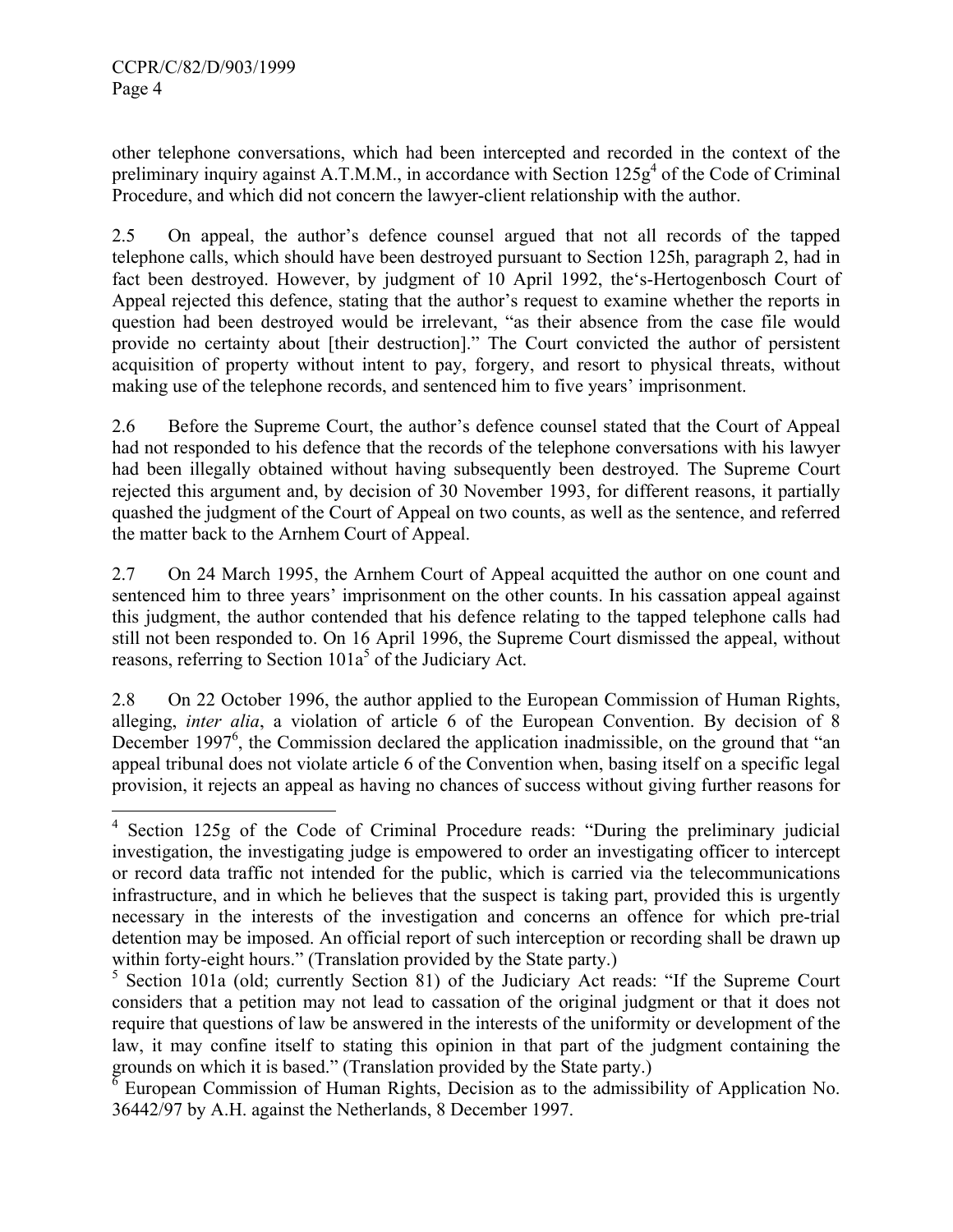that decision." Regarding the author's other complaints, the Commission considered that they "[did] not disclose any appearance of a violation of the rights and freedoms set out in the Convention or its Protocols."

# **The complaint**

3.1 The author claims that the Supreme Court's dismissal, by mere reference to Section 101a of the Judiciary Act, of his defence relating to the tapped telephone calls, as well as the admission as evidence and use of reports on tapped telephone calls between him and his lawyer, violated his rights under article 14 of the Covenant, and that the interference with his right to confidential communication with his lawyer was unlawful and arbitrary, in violation of article 17 of the Covenant.

3.2 The author submits that the courts' failure to give any reasons for dismissing his defence made his right to appeal his conviction meaningless. In particular, the Supreme Court's exercise of its discretion, based on Section 101a of the Judiciary Act, to simply state that a petition may not lead to cassation of the original judgment or that it does not require that questions of law be answered in the interest of the uniformity or development of the law, deprived him of an opportunity to prepare his legal arguments for his complaint to the Committee or, for that matter, to the European Commission of Human Rights.

3.3 The author submits that article 121 of the Dutch Constitution requires that judgments state the reasons on which they are based; exceptions to this rule must be defined by law and must be restricted to an absolute minimum. Accordingly, Section 101a, which was introduced in 1988 with a view to reducing the workload and strengthening the efficiency of the Supreme Court, cannot justify the denial of a defendant's right to know the reasons for dismissal of his appeal so as to adequately prepare his defence.

3.4 The author refers to the relevant jurisprudence<sup>7</sup> of the European Court of Human Rights, according to which national courts must indicate with sufficient clarity on what grounds they base their decisions, so as to enable the accused meaningfully to exercise his right to appeal. In view of the similarities between article 6 of the European Convention and article 14 of the Covenant, it is argued that the restrictive exceptions to this principle, which can be inferred from the European Court's jurisprudence, also apply to article 14 of the Covenant. Accordingly, no reasons need to be given by a court: a) if a lower court has already rendered a reasoned judgment in the same matter; b) if a judgment is not subject to appeal; c) in relation to non-essential arguments; d) in the context of a leave system; and e) in relation to a decision on admissibility.

3.5 For the author, the above exceptions do not apply in his case because: (a) none of the courts seized with his case responded, in a substantive and comprehensive manner, to his challenge to the use of the tapped telephone calls in the criminal proceedings; (b) although the judgment of the Supreme Court of 16 April 1996 was not subject to further appeal at the national level, it should have been reasoned in order to allow the author to prepare a complaint to the

 7 European Court of Human Rights, *Hadjianastassiou v. Greece*, judgment of 16 December 1992, Series A, no. 252.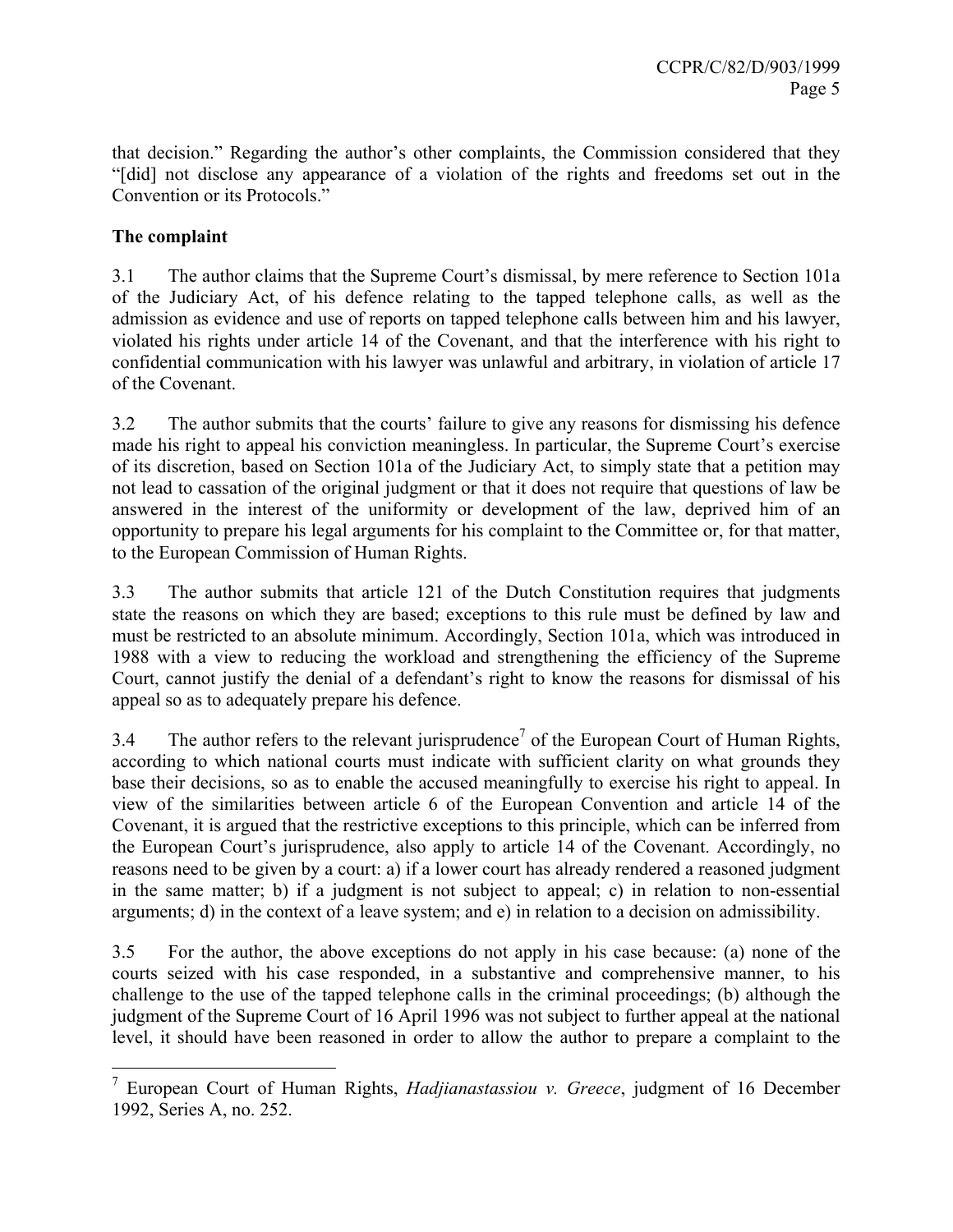Committee and/or the European Commission of Human Rights; (c) his defence could not be dismissed as non-essential, since it related to violations of his rights to privacy and to a fair trial; and (d) the Supreme Court's discretion to dismiss a cassation appeal on the basis of Section 101a of the Judiciary Act cannot be compared to a leave system, as the provision empowers the Court "to waive any provision of reasons altogether."

3.6 With regard to his claim under article 17, the author submits that, as a client of Mr. A.T.M.M., he should have been accorded judicial protection from the wire tapping and recording of his telephone conversations with his lawyer, since he could not know that the latter was a suspect in criminal investigations. The right to consult a lawyer of one's own choice is undermined if the protection of confidentiality depends on whether a lawyer is himself a criminal suspect or not.

3.7 The author submits that his right, under article 17, not to be subjected to arbitrary or unlawful interference with his privacy includes a right to confidential communication with his lawyer, which can only be restricted (a) in accordance with the law; (b) for a legitimate purpose; and (c) if the interference is proportionate to the aim pursued.

3.8 Although the author concedes that combating crime is a legitimate purpose, he challenges the Supreme Court's jurisprudence that Section 125h, paragraph 2, of the Code of Criminal Procedure, while requiring the destruction of reports on tapped telephone calls involving a person entitled to decline to give evidence, does not preclude that cognizance may be taken of information which falls within the scope of Section 218 of the Code of Criminal Procedure, as it is not clear in advance whether the conversation involves a person bound by law to observe confidentiality. Rather, Section 125h, paragraph 2, should be read to forbid strictly the tapping of telephone connections of a lawyer/suspect, "as all confidential conversations must immediately be destroyed." Otherwise information could be gathered by means of interception and recording, which could normally not be obtained through the statements of witnesses or suspects. The author adds that the tapping of telephone calls between him and his lawyer was a disproportionate measure.

## **The State party's observations on admissibility and merits**

4.1 In its observations dated 23 April 2003, the State party, while not contesting the admissibility of the communication, argues that neither the Supreme Court's reference to Section 101a of the Judiciary Act, nor the admission as evidence of tapped telephone conversations between the author and Mr. A.T.M.M., violated the author's right to a fair trial under article 14, and that the interference with his privacy and correspondence was neither unlawful nor arbitrary.

4.2 While conceding that the right to a fair trial, in principle, requires tribunals to state the grounds for their judgments, the State party submits that the right to have a reasoned judicial decision is not absolute, but rather depends on the nature of the decision, the circumstances of each individual case and the stage of the proceedings. The European Court's jurisprudence<sup>8</sup> that

 8 European Court of Human Rights, *Garcia Ruiz v. Spain*, Application no. 30544/96, Judgment of 21 January 1999, at para. 26.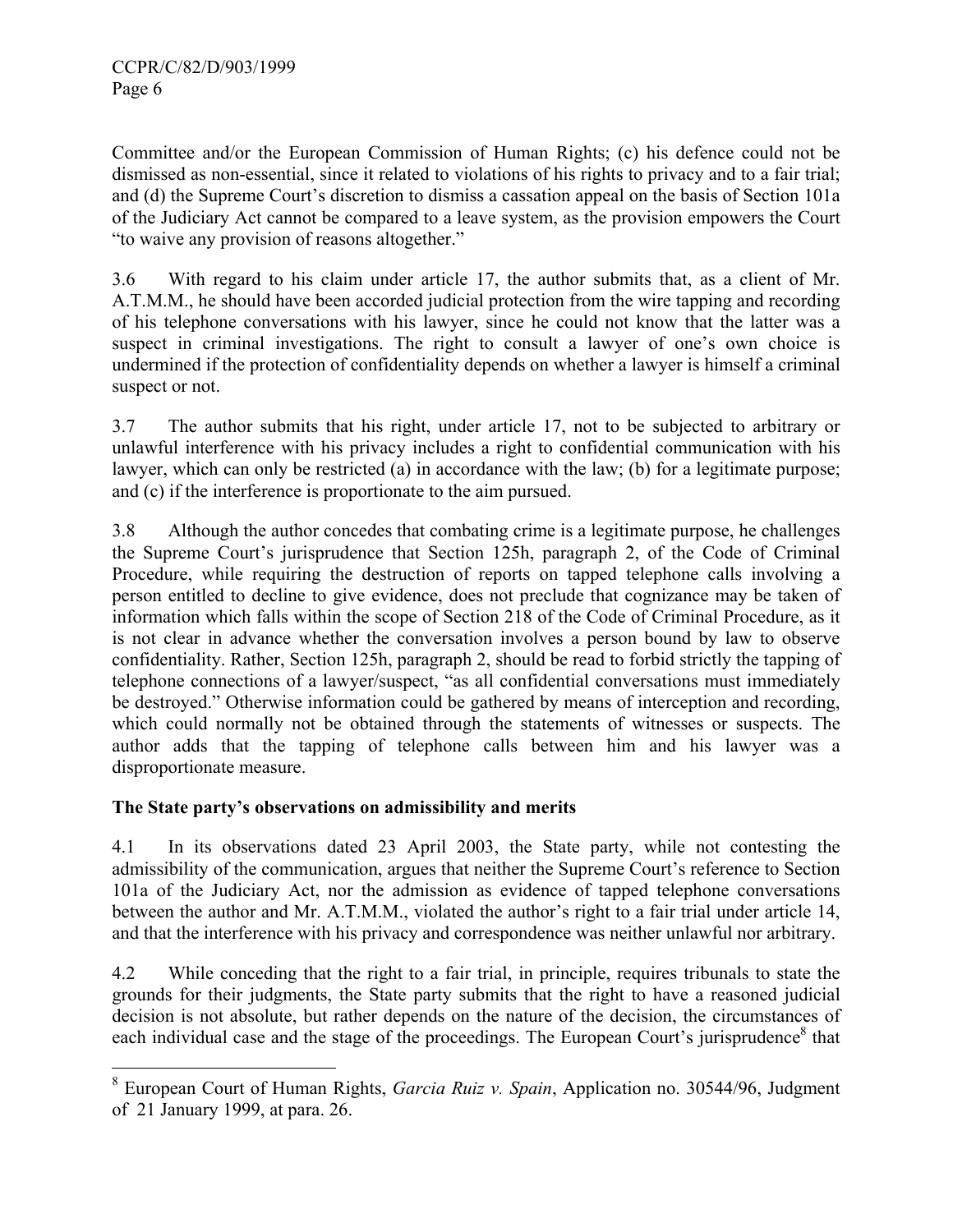appellate courts may, in principle, simply endorse the reasons stated in the lower court's decision must *a fortiori* also apply to the reasoning required from Supreme Courts, which, like Constitutional Courts, often dismiss appeals in a cursory manner.

4.3 Section 101a of the Judiciary Act was introduced as an efficiency measure, to ensure that the Supreme Court would be able to handle its growing workload. The provision was examined, and complaints against it declared manifestly ill-founded, by the European Court.<sup>9</sup> The mere existence of Section 101a cannot therefore be said to violate article 14 of the Covenant.

4.4 The State party rejects the author's argument that the application of Section 101a reduced his possibilities to defend himself before the Committee, arguing that the guarantees of article 14 of the Covenant only apply to appeals at the national level. Insofar as the author complains that his right to petition the Committee was curtailed by the fact that the Supreme Court confined itself to merely referring to Section 101a, the State party submits that the decision of the Supreme Court in no way affected the detailed reasons given by the courts in earlier stages of the proceedings. The author's allegation that no judicial body ever responded substantively to his defence relating to the tapped telephone calls with his lawyer was unfounded. Moreover, the Supreme Court only made reference to Section 101a of the Judiciary Act after it had partially quashed the judgment of the Court of Appeal of 10 April 1992, and referred the case back to the Arnhem Court of Appeal by judgment of 30 November 1993.

4.5 As to the admission as evidence of certain recorded telephone conversations between the author and Mr. A.T.M.M., the State party submits that it is generally for the national courts, and not for the Committee, to assess the evidence before them, unless there are clear indications of a violation of article 14. For the State party, the proceedings as a whole must be considered fair because: (a) the District Court only admitted recordings of conversations between the author and his lawyer, insofar as they related to the latter's involvement in the commission of a criminal offence, and made it clear that neither the public prosecutor nor the Court itself based their findings on protected lawyer-client conversations; (b) no transcripts of the recordings were made or introduced in the case file, the recordings merely having been mentioned at trial, in compliance with the European Court's judgment in *Kruslin v. France*, 10 where the Court stressed the need to communicate such recordings in their entirety for possible inspection by the judge and the defence; (c) the reliability of the evidence was never disputed by the author, who merely complained that the information should have been erased; and (d) because the case file indicates that the author's conviction was not based on tapped conversations in which Mr. A.T.M.M. acted as a lawyer rather than a suspect.

4.6 Regarding the author's claim under article 17, the State party concedes that telephone calls made from or to a law firm may be covered by the notions of "privacy" or "correspondence" and that the interception of the author's telephone calls constituted "interference" within the meaning of this provision. By reference to the Committee's General

 $\overline{a}$ 

<sup>9</sup> The State party refers to the European Court's decisions in *Polman v. the Netherlands*, Application no. 48334/99, decision on admissibility of 9 July 2002 and *Mink Kok v. The Netherlands*, Application no. 43149/98, decision on admissibility of 4 July 2000.

 $10$  Judgement of 24 April 1990, Series A-176-A, at para. 35.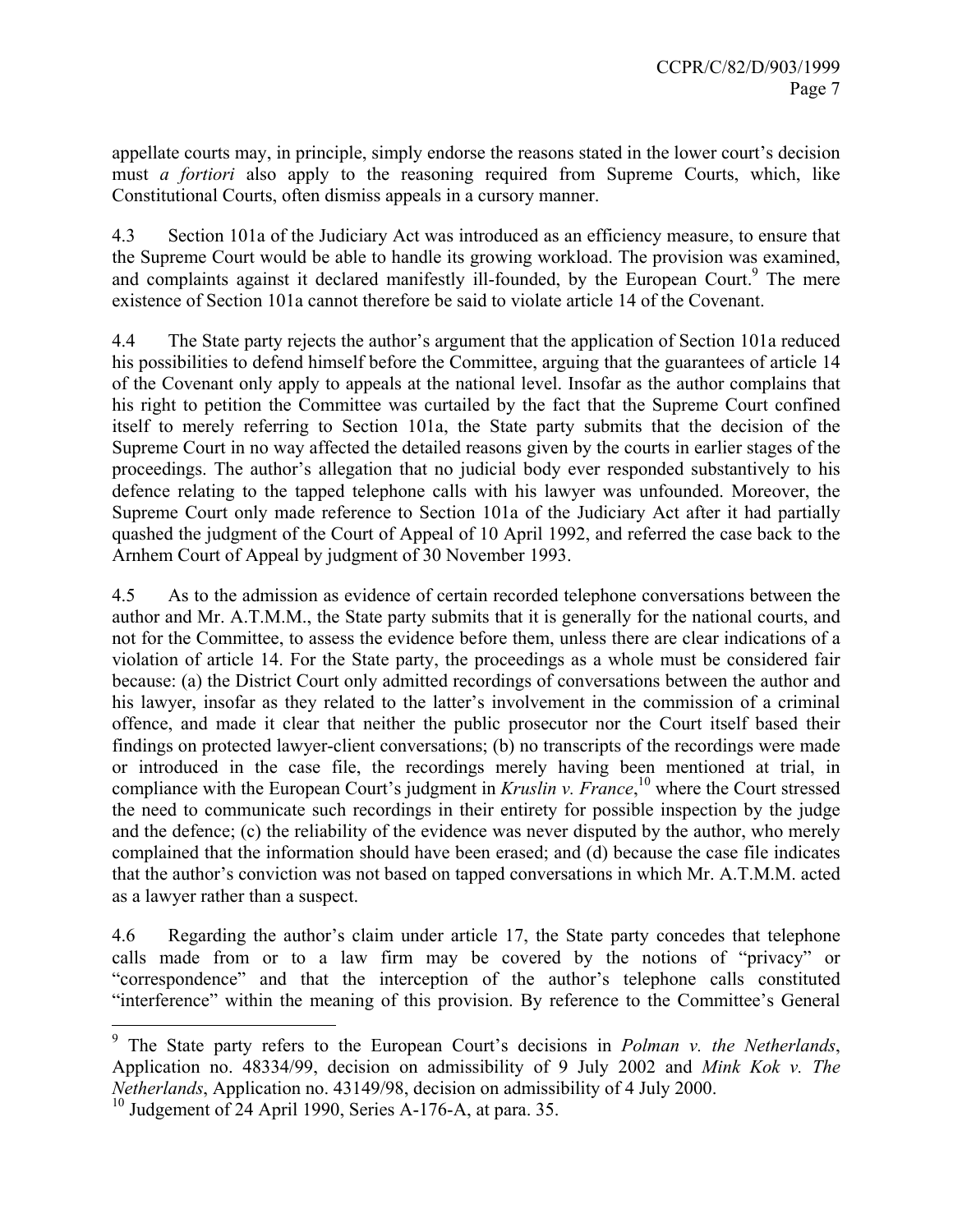Comment  $16<sup>11</sup>$ , it denies that this interference was unlawful or arbitrary within the meaning of article 17, which only prohibits interference not envisaged by law ("unlawful"), and which itself must comply with the provisions, aims and objectives of the Covenant, or which is not reasonable in the in the particular circumstances ("arbitrary").

4.7 The State party argues that the applicable law at the time, i.e. Sections 125 litera f to h of the Code of Criminal Procedure, did not forbid the tapping of telephone conversations with persons bound by law to secrecy. The legislator, when enacting these provisions in 1971, did not indicate that they should not apply to persons bound by law to secrecy, within the meaning of Section 218 of the Code of Criminal Procedure. Moreover, the applicable law, which then included detailed Guidelines for the Examination of Telephone Conversations, was sufficiently precise to authorize interference with the right to privacy, setting out procedural safeguards against abuse of power, such as the requirement of a judicial authorization of telephone taps and provision for the preparation and, in certain cases, destruction of official records on any interception.

4.8 The State party argues that the interference with the author's right to privacy pursued a legitimate purpose (combating crime) and was proportionate, as the District Court ensured that the tapped conversations, in which Mr. A.T.M.M. acted as the author's lawyer, rather than a suspect of criminal offences, were not taken into account in the criminal proceedings against the author. As for the conversations which were intercepted because A.T.M.M. was a suspect, thus not involving professional communication between a lawyer and his client, the State party argues that it is unreasonable to expect total impunity for the author and A.T.M.M. on the mere basis that the latter is also a lawyer.

4.9 Lastly, the State party argues that the detriments caused to the author by the fact that the conversation with A.T.M.M. was tapped are primarily a matter between private parties, as the author could have initiated civil proceedings against A.T.M.M., who could further be held responsible by means of disciplinary proceedings.

## **Author's comments**

5.1 In his comments, dated 15 July 2003, on the State party's observations, the author reiterates his claims and expands on his argumentation relating to the alleged breach of article 17. He submits that the practical consequence of the Dutch courts' decisions is that, whenever a lawyer is suspected of a criminal offence and his telephone line is tapped for that reason, his clients can no longer claim the confidentiality of lawyer-client relationship or the guarantee of immediate destruction of the records of such telephone taps.

5.2 The author contends that the State party failed to differentiate between counsel-client conversations and suspect-suspect conversations, when it tapped the calls he made to A.T.M.M., which concerned a completely different matter than the one in which his lawyer was considered a suspect, thus putting the police onto the track of a possible new criminal offence, or when it subsequently tapped his own telephone connection, thereby putting the police on yet another

 $\overline{a}$  $11$  General Comment 16 [32], at paras. 3-4.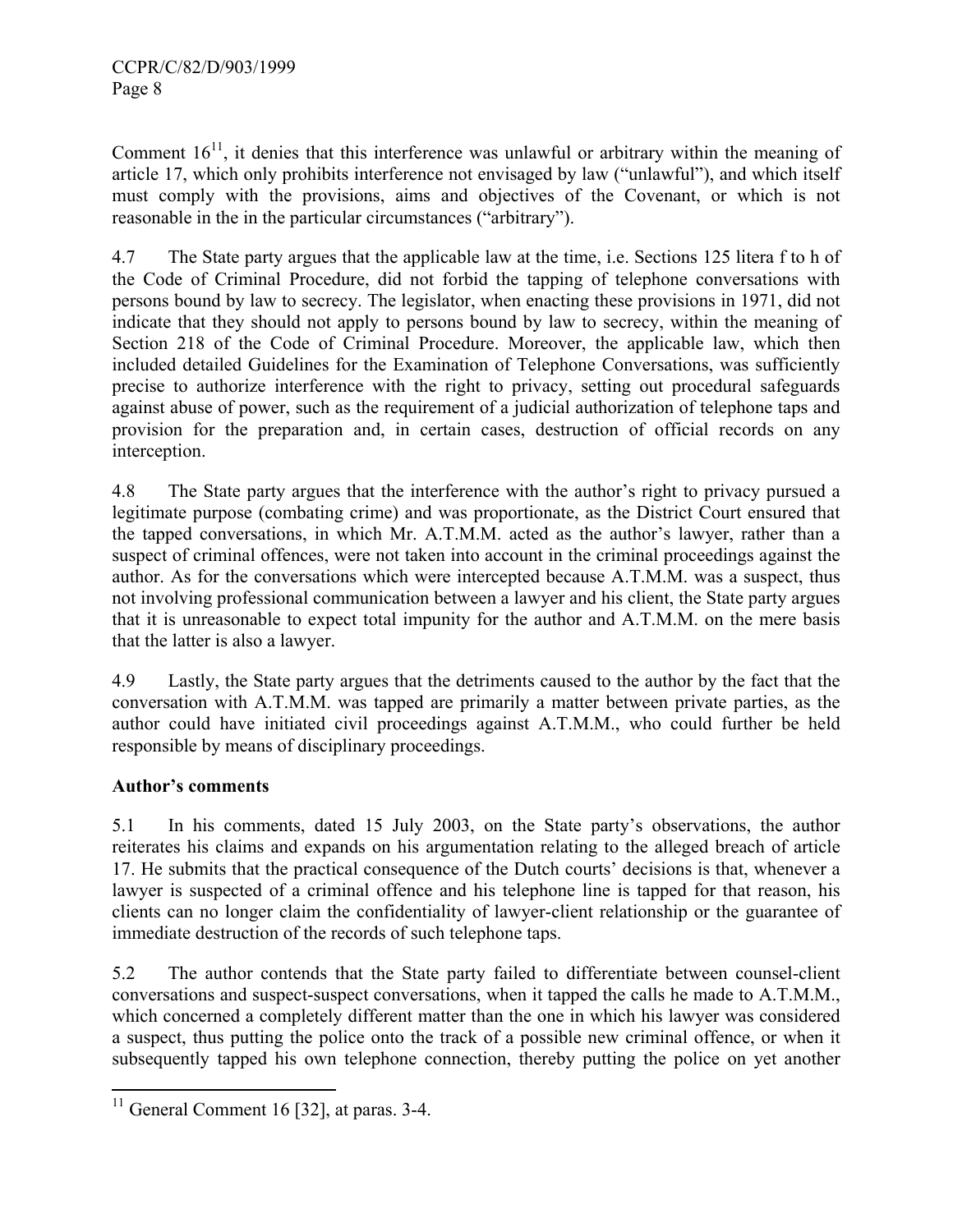track relating to an offence that again differed from the one for which the telephone was tapped, and of which his lawyer was then also suspected. The core of his complaint is the fact that the suspicion against him was raised as a result of intercepting confidential telephone contacts, the records of which should have been destroyed immediately, rather than including them in the court file as evidence against him.

5.3 The author concludes that the authorities' freedom to initiate investigations, on the basis of confidential information obtained through telephone interception, into any possible criminal offence that may have been committed by the client of a lawyer, whose telephone is tapped because he is the suspect of a criminal offence, constitutes a disproportionate interference with article 17 of the Covenant, which cannot be justified by the aim pursued. Any other interpretation would make the right to confidential telephone communication with one's lawyer illusory.

#### **Issues and proceedings before the Committee**

#### **Consideration of admissibility**

6.1 Before considering any claim contained in a communication, the Human Rights Committee must, in accordance with rule 87 of its rules of procedure, decide whether or not the communication is admissible under the Optional Protocol to the Covenant.

6.2 The Committee has ascertained, in accordance with article 5, paragraph 2 (a) and (b), of the Optional Protocol, that the same matter is not being examined under another procedure of international investigation or settlement and that the author has exhausted domestic remedies.

6.3 Insofar as the author alleges that the mere reference to Section 101a of the Judiciary Act, in the Supreme Court's decision of 16 April 1996, deprived him of an opportunity adequately to elaborate the arguments in support of the present communication, the Committee observes that the guarantees of article 14, paragraphs 3 (b) and 5, which apply to domestic criminal proceedings, do not extend to the examination of individual complaints before international instances of investigation or settlement. This part of the communication is therefore inadmissible under article 3 of the Optional Protocol

6.4 With regard to the author's claim that his right under article 14, paragraph 5, to have his conviction and sentence reviewed by a higher tribunal was violated, because the judgments other than that of 16 April 1996 by the Supreme Court did not give sufficient reasons for the courts' dismissal of his defence challenging the lawfulness of the evidence obtained, the Committee recalls that, where domestic law provides for several instances of appeal, a convicted person must have effective access to all of them. To ensure the effective use of this right, the convicted person is entitled to have access to duly reasoned, written judgments in the trial court and at least in the court of first appeal.

6.5 The Committee notes that the judgments of the 's-Hertogenbosch District and Appeal Courts, as well as the judgment of the Supreme Court dated 30 November 1993 and the judgment of the Arnhem Court of Appeal, do give reasons for the dismissal of the author's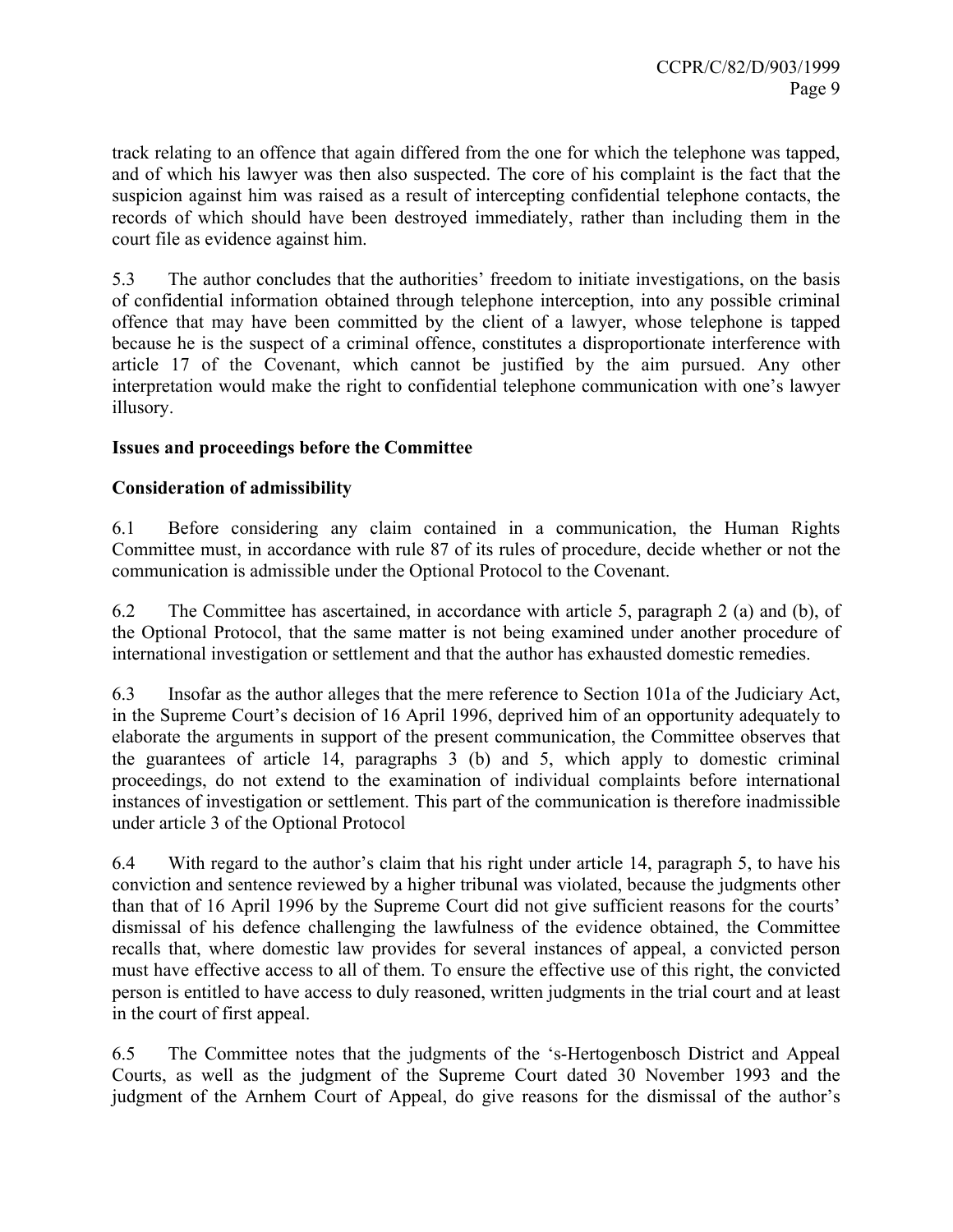defence. It recalls that it is generally for the national tribunals, and not for the Committee, to evaluate the facts and evidence in a particular case, unless it can be ascertained that the proceedings before these tribunals were clearly arbitrary or amounted to a denial of justice. The Committee considers that the author has not substantiated, for purposes of admissibility, that the reasons given by the Dutch courts for rejecting his challenge to the admissibility of the prosecution's case were arbitrary or amounted to a denial of justice. It must therefore follow that this part of the communication is inadmissible under article 2 of the Optional Protocol.

6.6 Concerning the claim that the admission as evidence of certain tapped telephone conversations between the author and A.T.M.M., and their use during the criminal proceedings in general, violated his right to a fair trial, the Committee does not consider that the District Court's differentiation between records of tapped telephone calls that could be used as evidence, as they related to conversations which were intercepted in the context of the preliminary inquiry against A.T.M.M., and records of conversations, in which A.T.M.M. acted as the author's lawyer, that could not be used as evidence and should be removed from the file and destroyed, was arbitrary. Although the author contends that the Dutch authorities did not differentiate between counsel-client and suspect-suspect conversations, since his calls to Mr. A.T.M.M. concerned different matters than the one in which his lawyer was a suspect, he has not substantiated this claim. This part of the communication is also inadmissible under article 2 of the Optional Protocol.

6.7 The Committee considers that the author has substantiated, for purposes of admissibility, that the interception of telephone conversations between him and his lawyer, as well as the State party's failure to destroy the recordings of certain tapped calls, may raise issues under article 17 of the Covenant. It therefore concludes that the communication is admissible insofar as it raises issues under article 17.

## **Consideration of the merits**

7.1 The Human Rights Committee has considered the present communication in the light of all the information made available to it by the parties, as provided in article 5, paragraph 1, of the Optional Protocol.

7.2 The issue before the Committee is whether the interception and recording of the author's telephone calls with Mr. A.T.M.M. constituted an unlawful or arbitrary interference with his privacy, in violation of article 17 of the Covenant.

7.3 The Committee recalls that, in order to be permissible under article 17, any interference with the right to privacy must cumulatively meet several conditions set out in paragraph 1, i.e. it must be provided for by law, be in accordance with the provisions, aims and objectives of the Covenant and be reasonable in the particular circumstances of the case.<sup>12</sup>

7.4 The Committee notes that Section 125g of the Dutch Code of Criminal Procedure authorizes the investigating judge to order, during the preliminary judicial investigation, the

 $\overline{a}$  $12$  General Comment 16 [32], at paras. 3-4.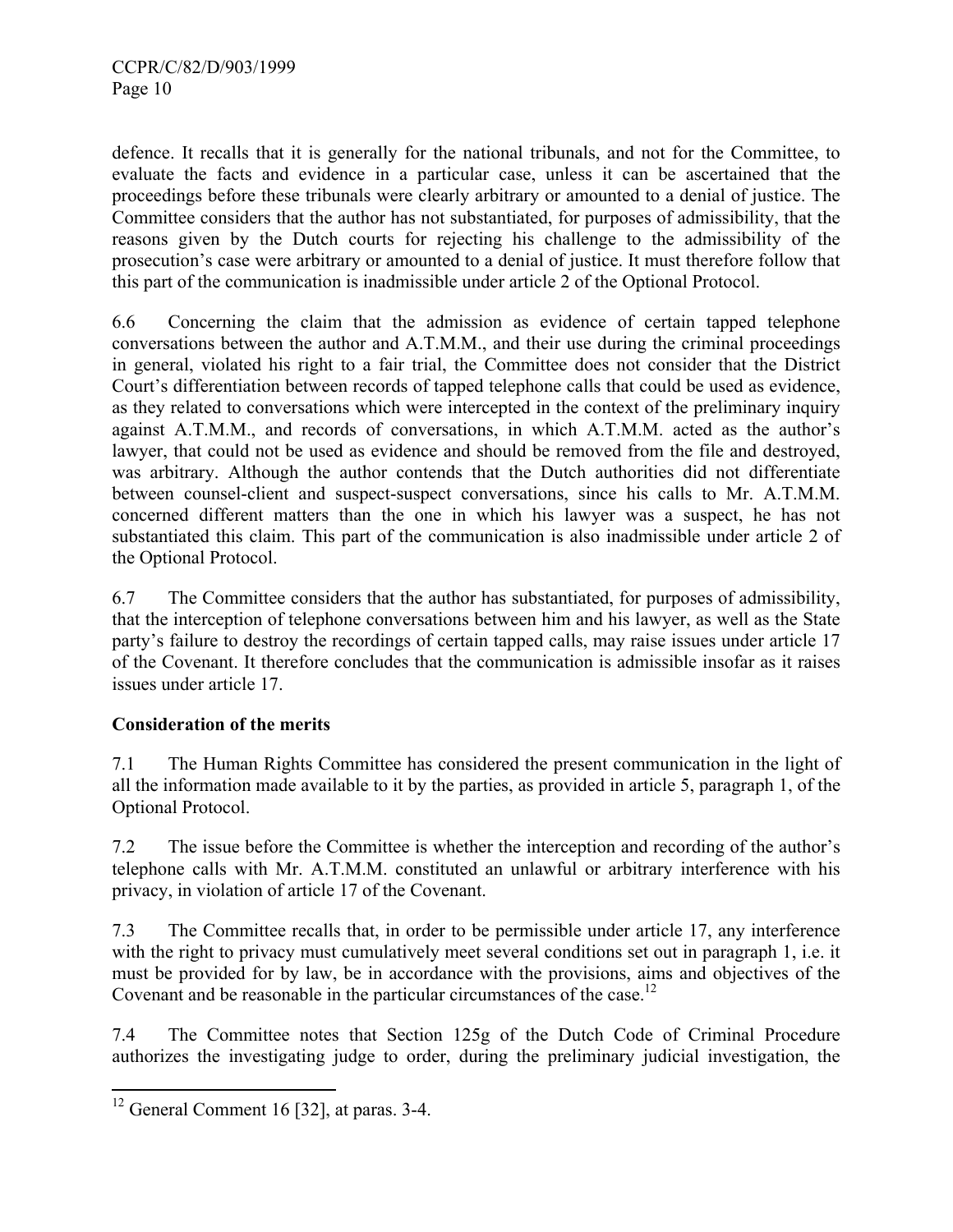interception or recording of data traffic, in which the suspect is believed to be taking part, provided that this is strictly required in the interests of the investigation and relates to an offence for which pre-trial detention may be imposed. The author has not contested that the competent authorities acted in accordance with the requirements of this provision. The Committee is therefore satisfied that the interference with his telephonic conversations with Mr. A.T.M.M. was lawful within the meaning of article 17, paragraph 1, of the Covenant.

7.5 One other question which arises is whether the State party was required by Section 125h, paragraph 2, read in conjunction with Section 218 of the Code of Criminal Procedure, to discard and destroy any information obtained as a result of the interception and recording of the author's conversations with Mr. A.T.M.M., insofar as the latter acted as his lawyer and as such was subject to professional secrecy. The Committee notes, in this regard, that the author challenges the Supreme Court's jurisprudence that cognizance may be taken of tapped telephonic conversations involving a person entitled to decline evidence, even though Section 125h, paragraph 2, provides that the reports on such conversations must be destroyed. The Committee considers that an interference is not "unlawful", within the meaning of article 17, paragraph 1, if it complies with the relevant domestic law, as interpreted by the national courts.

7.6 Finally, the Committee must consider whether the interference with the author's telephonic conversations with Mr. A.T.M.M. was arbitrary or reasonable in the circumstances of the case. The Committee recalls its jurisprudence that the requirement of reasonableness implies that any interference with privacy must be proportionate to the end sought, and must be necessary in the circumstances of any given case.<sup>13</sup> The Committee has noted the author's argument that clients can no longer rely on the confidentiality of communication with their lawyer, if there is a risk that the content of such communication may be intercepted and used against them, depending on whether or not their lawyer is suspected of having committed a criminal offence, and irrespective of whether this is known to the client. While acknowledging the importance of protecting the confidentiality of communication, in particular that relating to communication between lawyer and client, the Committee must also weigh the need for States parties to take effective measures for the prevention and investigation of criminal offences.

7.7 The Committee recalls that the relevant legislation authorizing interference with one's communications must specify in detail the precise circumstances in which such interference may be permitted and that the decision to allow such interference can only be taken by the authority designated by law, on a case-by-case basis.<sup>14</sup> It notes that the procedural and substantive requirements for the interception of telephone calls are clearly defined in Section 125g of the Dutch Code of Criminal Procedure and in the Guidelines for the Examination of Telephone Conversations of 2 July 1984. Both require interceptions to be based on a written authorization by the investigating judge.

7.8 The Committee considers that the interception and recording of the author's telephone calls with A.T.M.M. did not disproportionately affect his right to communicate with his lawyer in conditions ensuring full respect for the confidentiality of the communications between them,

 $\overline{a}$ 

<sup>13</sup> See Communication No. 488/1992, *Toonen v. Australia*, at para. 8.3.

 $14$  General Comment 16 [32], at para. 8.